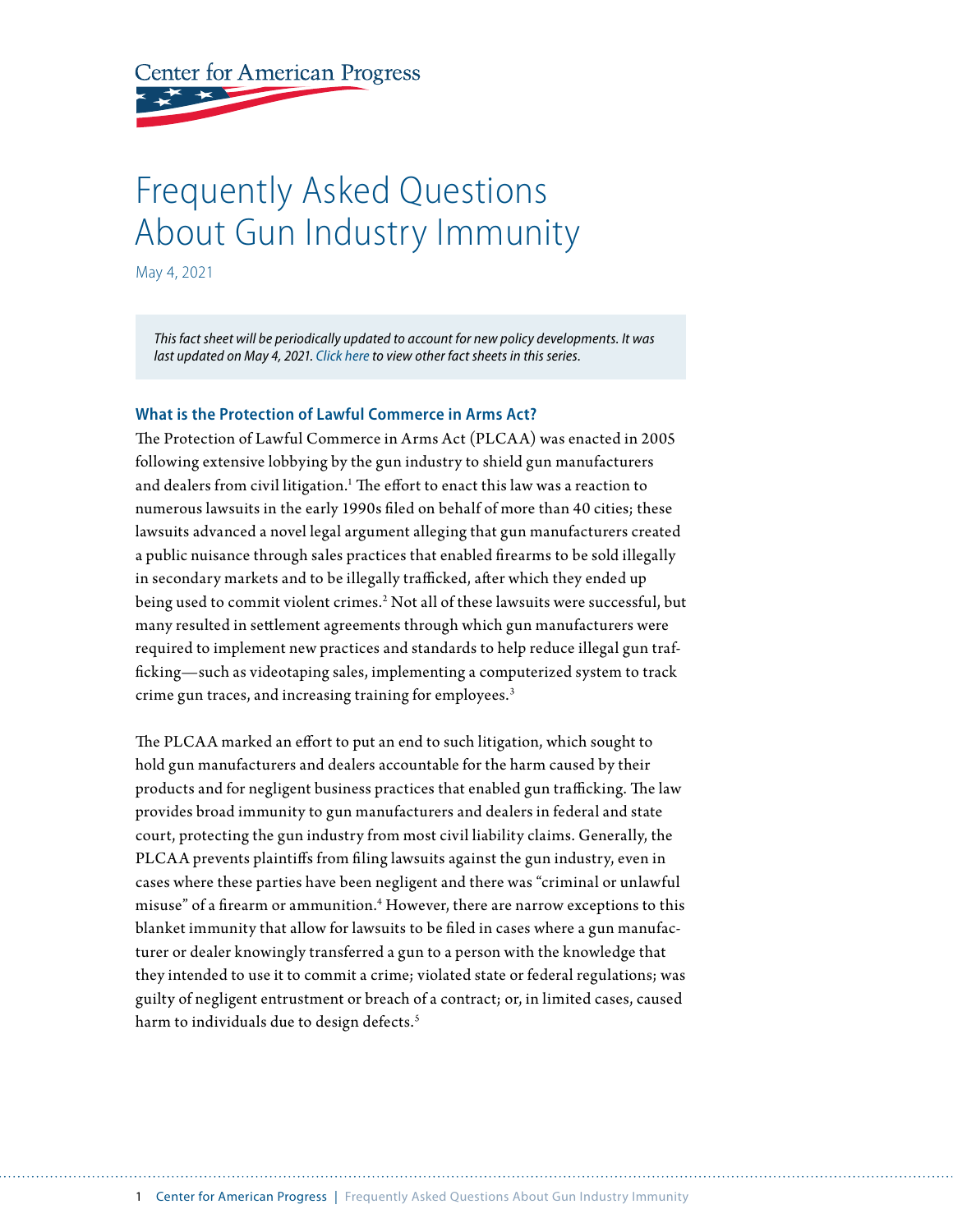## **How has the PLCAA prevented efforts to hold the gun industry accountable through litigation?**

Since its enactment, the PLCAA has largely closed the courthouse doors to victims and municipal leaders seeking redress from the courts for the harm caused by gun violence. The act has largely succeeded in preventing lawsuits attempting to hold the gun industry accountable. Since 2005, only a handful of cases against the gun industry have survived pretrial dismissal efforts and made it to a jury trial,<sup>6</sup> meaning many valid cases are dismissed before evidence of industry wrongdoing is even considered:

- Lonnie and Sandy Phillips, whose daughter was fatally shot in the 2012 Aurora, Colorado, theater shooting, filed a lawsuit against online retailer Lucky Gunner for selling thousands of rounds of ammunition and a 100-round ammunition magazine to the shooter. The lawsuit alleged that Lucky Gunner's internet business practices failed to provide reasonable safeguards to prevent dangerous people from acquiring weapons. The case was dismissed under the PLCAA, and the Phillips were ordered to pay the ammunition retailer more than \$200,000 in legal fees.<sup>7</sup>
- In 2001, 11-year-old Billy Swan accidentally shot and killed his friend, Josh Adames, while playing with his father's gun. In 2009, Josh's father sued the firearm manufacturer Beretta for both failing to include a common and inexpensive device on the firearm that would have prevented the gun from firing without a magazine and failing to include a warning label indicating the gun could be used without a magazine. The case was dismissed under the PLCAA.<sup>8</sup>
- In 2003, the family of officer Matthew Pavelka sued a gun dealer and manufacturer after Pavelka was fatally shot in the line of duty, arguing that the defendants failed to take adequate steps to prevent illegal gun purchases. The case was dismissed under the PLCAA.9
- In 2016, the families of the victims of the 2012 Sandy Hook Elementary School shooting sued Remington Arms, alleging that the firearm manufacturing company promoted and marketed the Bushmaster XM-15—the gun used by the shooter—in an "unethical, oppressive, immoral and unscrupulous manner" that was in violation of Connecticut state law. The case was originally dismissed by a trial court judge under the PLCAA; however, in 2019, the Connecticut Supreme Court reversed this ruling, allowing the plaintiffs to proceed in their suit against Remington. The case is still ongoing.<sup>10</sup>
- In 2007, David W. Logsdon purchased firearm ammunition and magazines from a local gun store using a credit card he stole from his neighbor, who was later found dead in her home. A few days later, he used the ammunition and magazines he purchased to go on a shooting spree, killing two and injuring several others in a Kansas City, Missouri, shopping center. The families of the deceased filed a lawsuit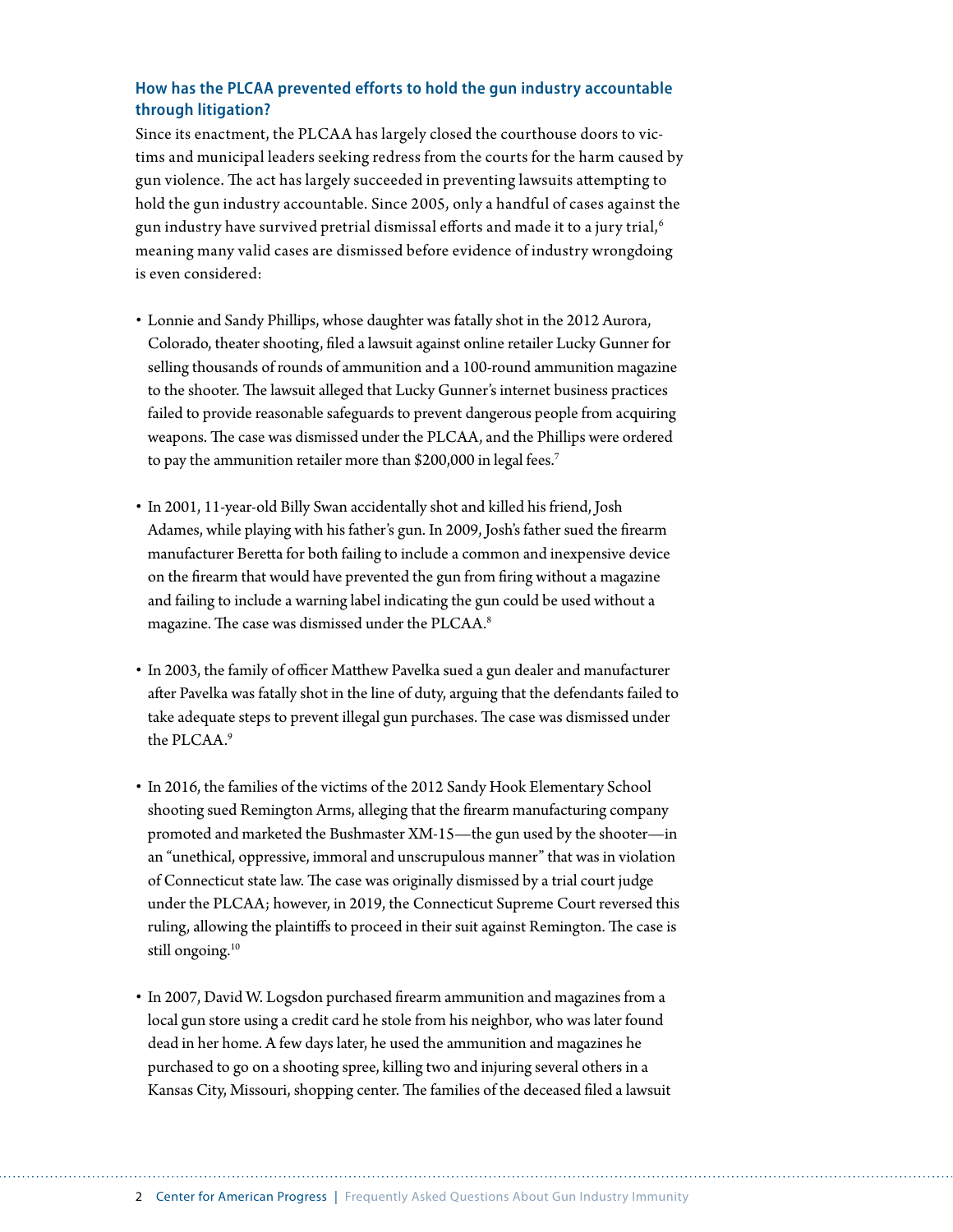against the gun shop, alleging that it was negligent in its sale of firearm ammunition and magazines and that it should have been alerted that Logsdon presented a serious risk after he used a stolen credit card. The case was dismissed under the PLCAA.<sup>11</sup>

• On March 20, 2016, 13-year-old J.R. Gustafson was accidentally shot and killed by another child, who believed the gun was unloaded when the magazine was detached. The gun, which was manufactured by Springfield Armory and sold by a local gun store, was missing several common safety measures, including a magazine disconnect feature. Brady: United Against Gun Violence sued the gun manufacturer and the dealer for product liability for failing to include these features. In 2019, a trial judge dismissed the suit under the PLCAA. Brady has since appealed the decision to the Superior Court of Pennsylvania.<sup>12</sup>

## **How has the PLCAA prevented the gun industry from implementing important safety measures?**

Civil litigation has historically been an invaluable method of incentivizing industry actors to adopt best practices. By increasing general knowledge around public health issues, obtaining guarded company information to change public opinion, and prompting legislation, it has helped promote systemic change and hold industries accountable.

Specifically, consumers and the general public have significantly benefited from the strategic use of civil litigation to incentivize large-scale safety improvements for potentially harmful products in the automotive, tobacco, and pharmaceutical industries.13 Litigation against automotive manufacturers directly led to safety innovations such as seat belts, air bags, and conspicuous break lights.<sup>14</sup> Classaction lawsuits against the tobacco industry prompted a drastic shift in advertising practices and messaging and established a fund to support public health efforts related to smoking abatement. More recently, civil litigation against opioid manufacturers and distributors has allowed individuals and communities to turn to courts for monetary relief, while also holding the industry accountable for harms caused by these actors in facilitating the opioid epidemic.<sup>15</sup>

However, the PLCAA removes the ability to use civil litigation as a way to pressure gun industry actors into improving product safety and preventing negligent or criminal use of their products. This vast legal protection has allowed the gun industry to relax its safety measures and has promoted sloppy manufacturing at many gun-makers, including the removal of proven mechanical features designed to prevent unintentional shootings. Safety defects among gun manufacturers are not uncommon, and there are numerous reports of consumer injuries and deaths as a result of guns firing when jostled or dropped, firing without a trigger pull, and firing when being disassembled, as well as safety recall notices issued by the manufacturers themselves.16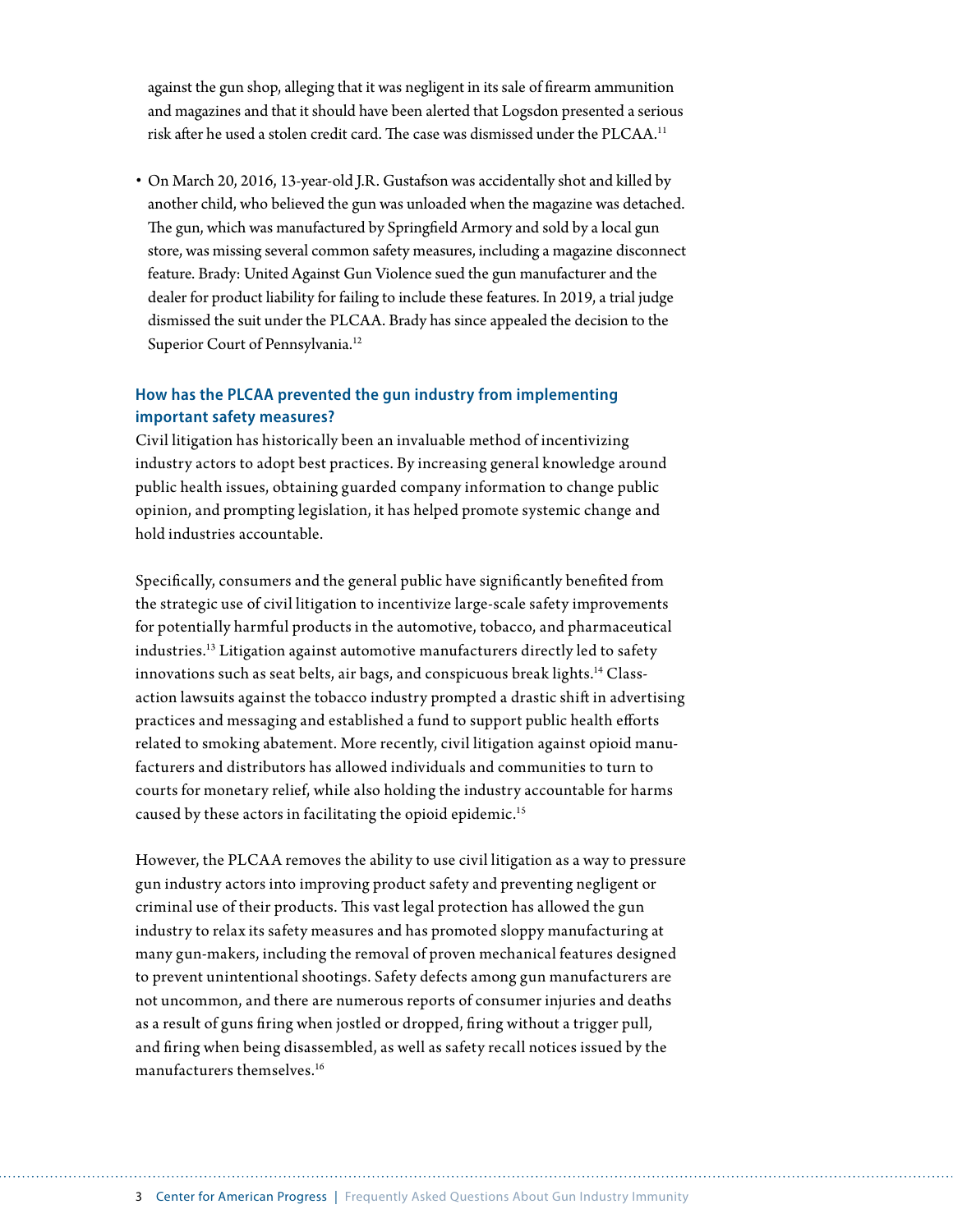Prior to the PLCAA, plaintiffs could address these numerous safety defects through civil litigation. In fact, there were several cases in which civil lawsuits successfully incentivized the gun industry to adopt new safety measures and other best practices:

- In 2000, several lawsuits against Smith & Wesson resulted in a settlement agreement in which the company agreed to adopt a number of safety practices, such as selling safety devices with each handgun; establishing a code of conduct for authorized dealers and distributors; and including a hidden set of serial numbers on the inside of all new guns to make it harder for criminals to scratch off identifying markings.<sup>17</sup>
- In 2002, John Allen Muhammad and Lee Boyd Malvo murdered 17 people and injured seven in the span of nine months, killing 10 individuals during the infamous Beltway sniper shootings. The guns used in the shootings were traced back to a gun retailer known as Bull's Eye Shooter Supply, which had failed to keep required records of gun sales and had lost more than 238 guns in the previous three years. In response, the families of the victims sued the snipers, Bull's Eye, and the gun manufacturer, Bushmaster Firearms, alleging that the store was responsible for the shootings because of its negligence and that Bushmaster was responsible because it continued supplying the gun store with its firearms, despite having knowledge of negligent sales practices. As a result of the settlement, Bushmaster agreed to change its distribution practices to ensure product safety.<sup>18</sup>

#### **Do other industries receive the same legal protection as the gun industry?**

The PLCAA provides the gun industry with uniquely vast legal protections. Congress has passed laws limiting litigation it considers unfair—for example, the Foreign Intelligence Surveillance Act of 1978, which provided legal immunity to telecommunications businesses that participated in the government's warrantless wiretapping.<sup>19</sup> It has also set limits on the amount a plaintiff can recover through civil suits against other industries, such as the railroad<sup>20</sup> and nuclear power industries.<sup>21</sup> Yet never before has Congress granted blanket immunity from civil litigation to an entire industry, as opposed to specific industry behavior.

#### **What efforts are underway to reduce the harm caused by the PLCAA?**

Legislation has been introduced in Congress to repeal the PLCAA and reinstate the right of individuals harmed by the gun industry to seek redress in civil court.<sup>22</sup> In addition, several lawsuits have challenged the constitutionality of the PLCAA. In September 2020, a Pennsylvania court ruled that the PLCAA was unconstitutional after the family of J.R. Gustafson, a 13-year-old who was accidentally shot and killed by his friend, sued the Illinois-based gun manufacturer Springfield Armory. The case alleges that Springfield Armory manufactured a defective firearm because it failed to make the gun inoperable without a magazine attached, a common safeguard against accidental shootings. According to the presiding judge, by protecting gun manufacturers from lawsuits grounded in "common law," the PLCAA violated the 10th amendment. An appeal of this decision is pending.<sup>23</sup>